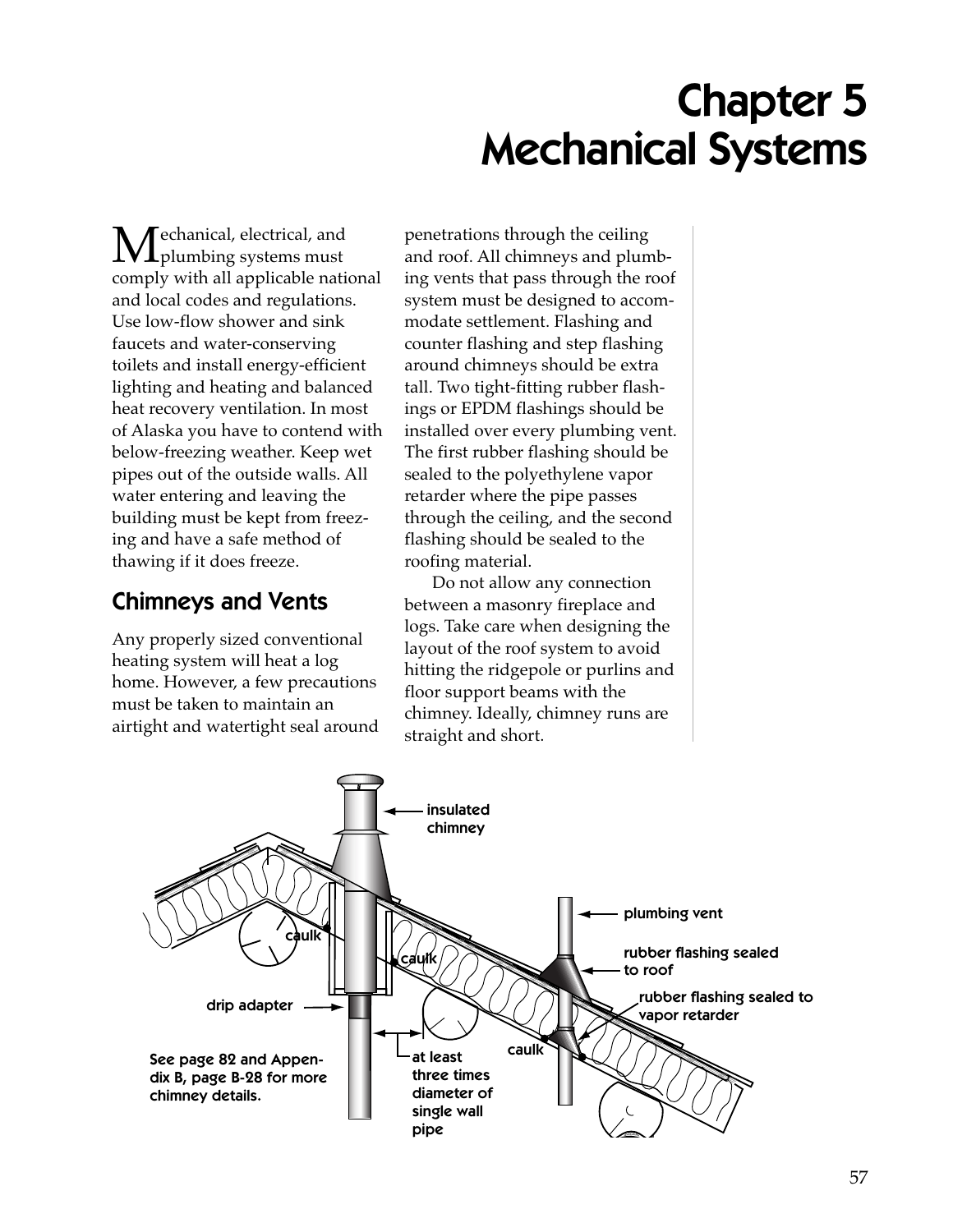Maintain a minimum 2 inches clearance between an insulated chimney and combustible materials. Single-wall chimneys should be at least three times their diameter away from unprotected combustible materials. Be aware of the possibility of snow sliding on a metal roof and taking the chimney with it or bending it flat against the roof. This could result in a buildup of deadly gases inside the home. Place the chimney near the peak of the roof or protect it with snow



### Combustion Air

Fireplaces and wood stoves should have outside combustion air ducted directly to the fire box. Furnaces and boilers must be provided with combustion air per code and manufacturer's instructions. Keep in mind that in an airtight structure, you have to provide combustion air equal to the amount of air passing through the heating system and out the chimney. Combustion air should not be confused with make-up air. Combustion air is designed to supply only the air required by the furnace or stove. It should not provide make-up air for exhaustonly ventilation systems such as bath fans or a range hood or a clothes dryer. These exhaust appliances require their own source of air independent of the heating equipment. Don't let your wood stove or fireplace become the source of make-up air for exhaust appliances. This may result in backdrafting the products of combustion into the



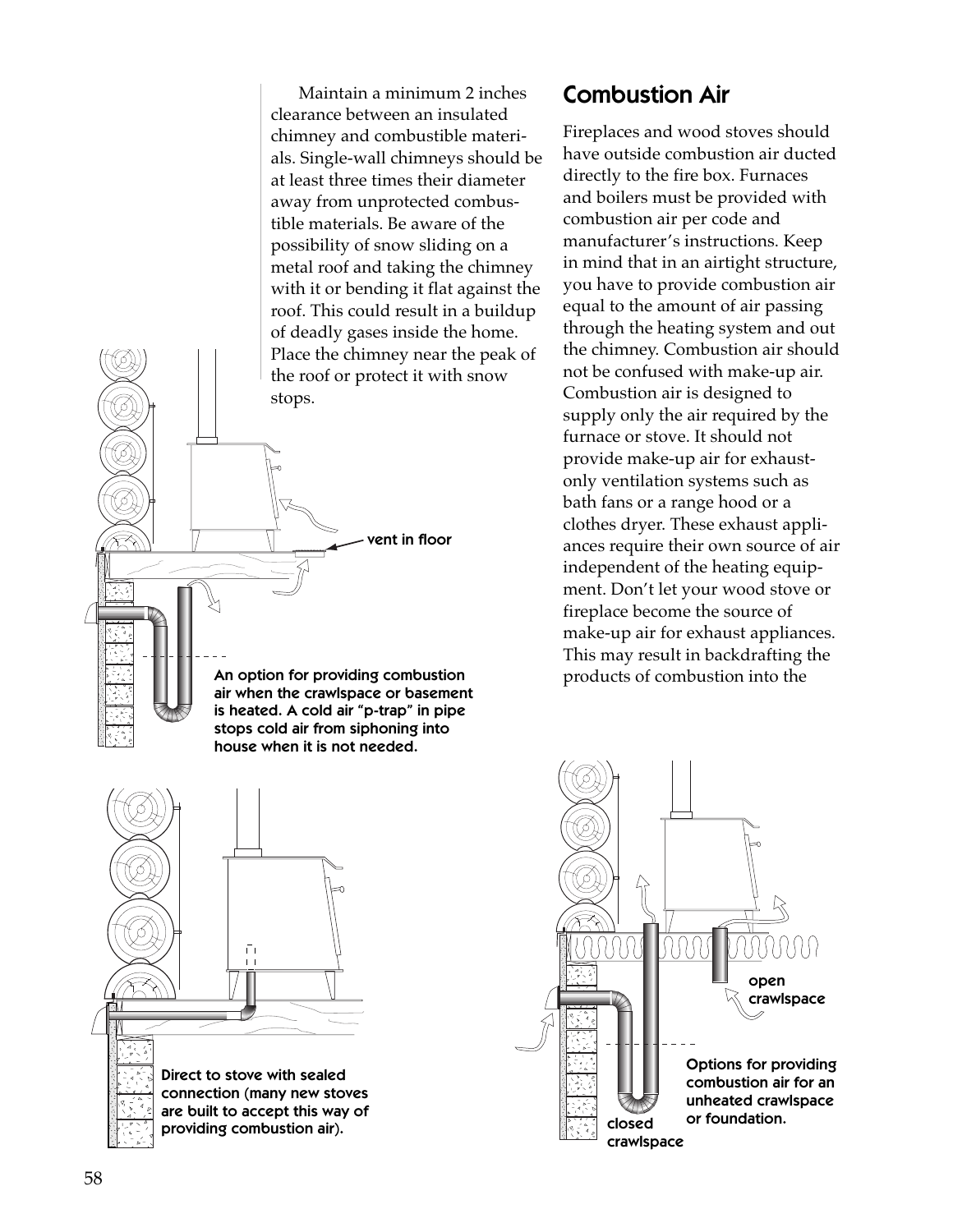house, causing potentially deadly carbon monoxide to be drawn into the home.

# Plumbing

All plumbing between floor levels in a log house, such as to an upstairs bathroom, must be designed to accommodate settlement. Keep all plumbing runs out of the log walls. Consolidate all plumbing into a so-called "wet section" of the home, especially if it is more than one story. Frame double walls or extra-thick plumbing walls with the upstairs bathrooms stacked directly over lower-floor bathrooms.

Use a combination of slip joints and flashings for drain, waste, and vent pipes. Water supply lines can be entirely of flexible cross-linked polyethylene piping such as Wirsbo, or a settlement section of soft copper pipe can be used in combination with hard copper pipe. Hydronic heating runs should be fitted with flexible tubing wherever they change from horizontal to vertical, such as when the hot water supply and return pipes run between floors of a multi-story log structure. Provide an access panel for maintenance purposes.



A site-built expansion/settling joint can be made from standard ABS pipe and fittings.

- 1. Prefit a coupling to fit inside the 4-inch pipe by sanding or filing it until it slips in snugly. Glue only to upper 3-inch pipe.
- 2. Assemble this with a waterproof grease.
- 3. A gas seal can be made from a long-lasting rubber sheet and stainless-steel hose clamps (some types of rubber are destoyed quickly by organic vapors. A fuel-proof rubber should work well here).

See Appendix B, page B-27.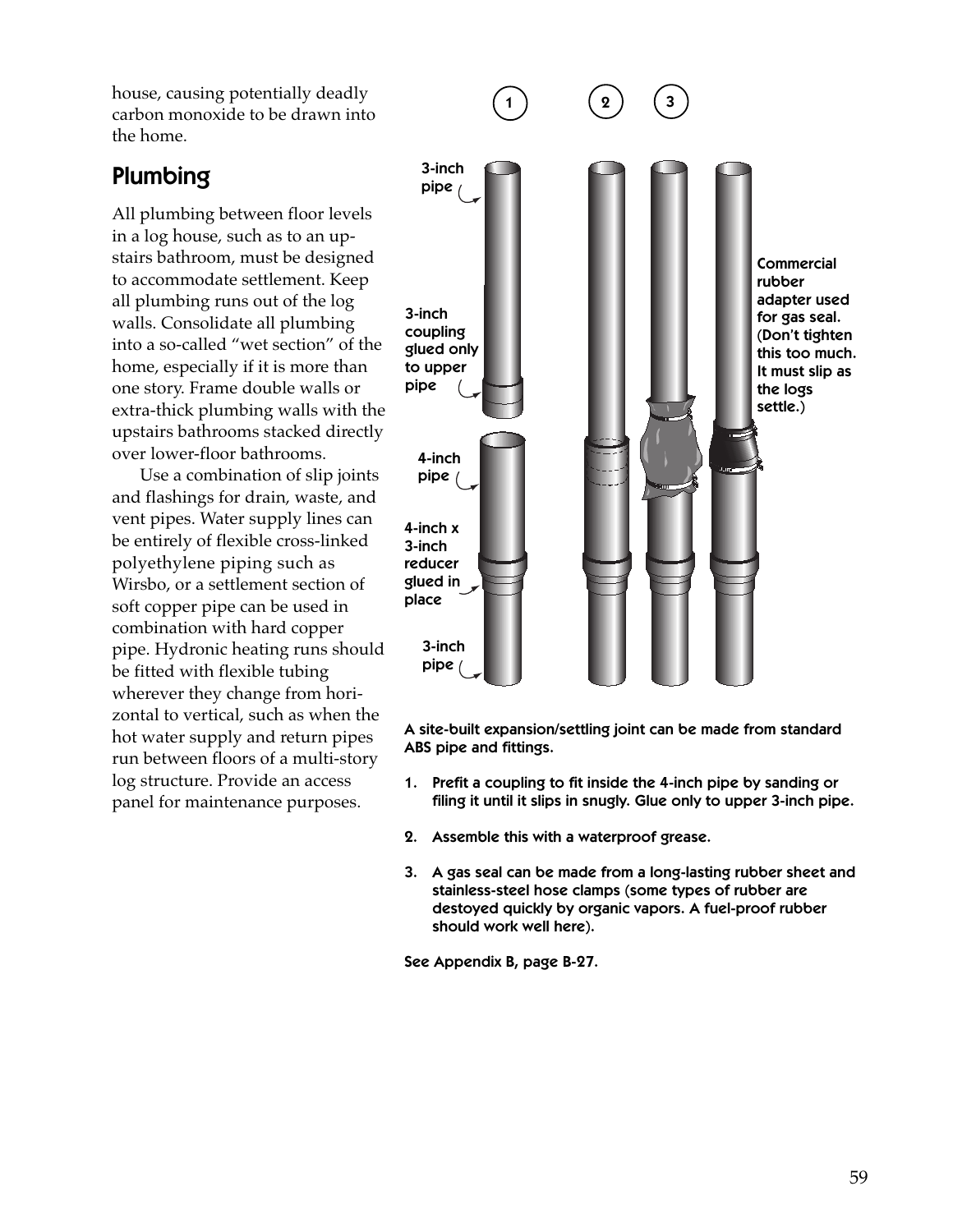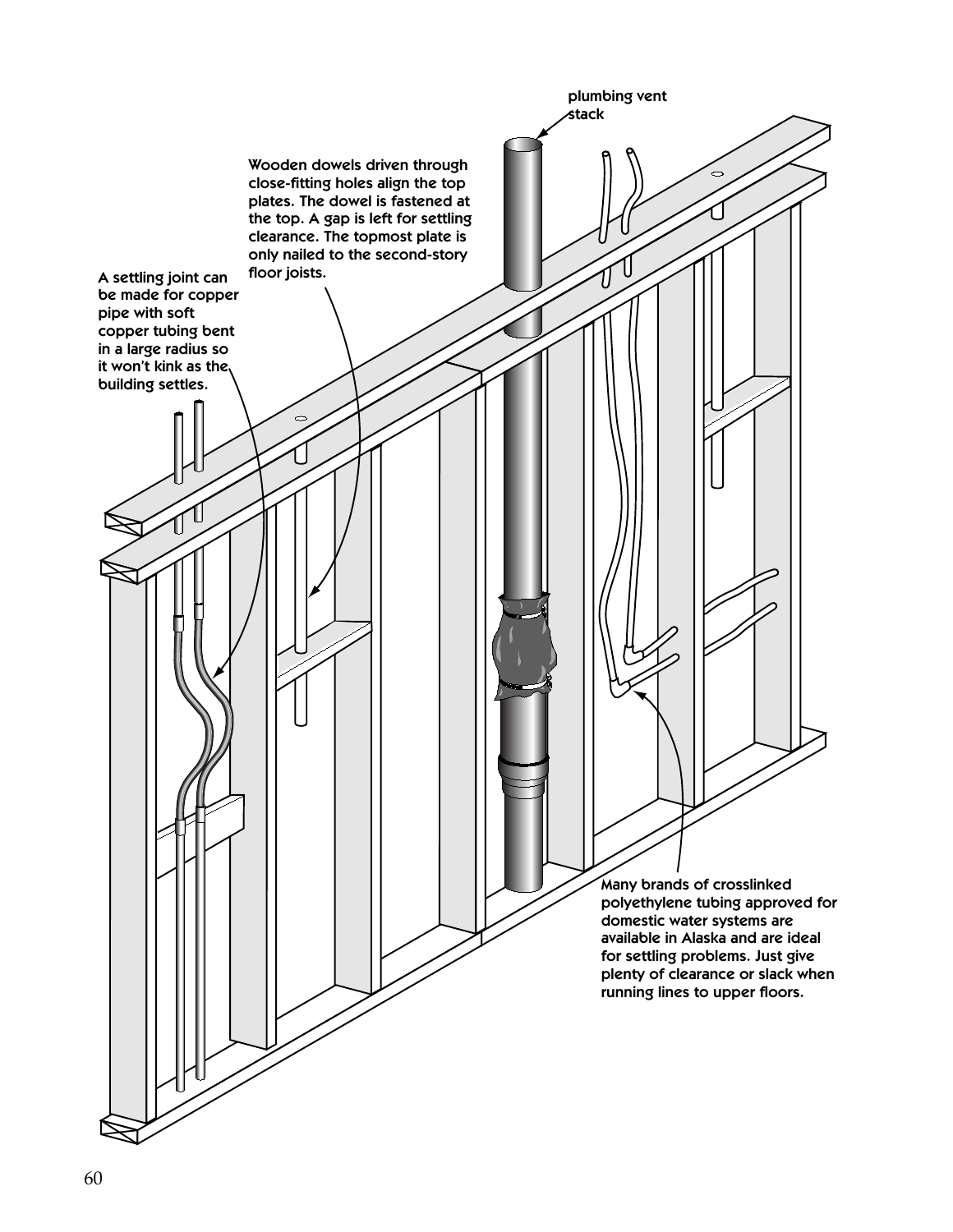# Arctic Utility Chase

Water supply lines and drain lines leading to or from a house constructed on an unheated foundation system must be enclosed in an insulated utility chase to keep the water from freezing. Heat tapes are

often installed to keep the pipes from freezing or to thaw them if they do freeze. Follow manufacturer's instructions to the letter when installing an electrical thawing system. Many houses have been burned to the ground because of incorrectly installed heat tape!



through the crawlspace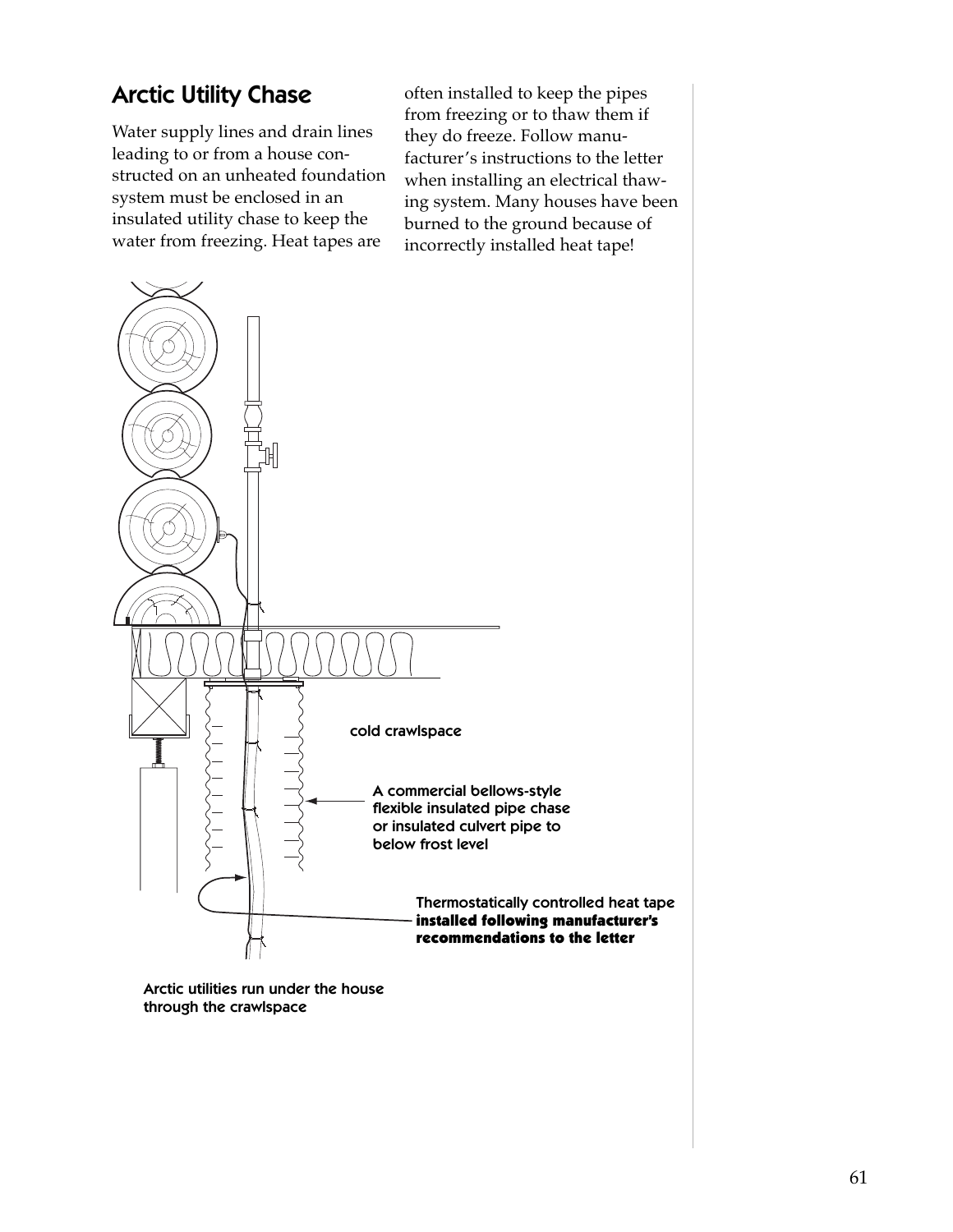# Early Utilities

Inventory included a cot from Sears, Roebuck, a clothesline, and a "honeybucket" toilet fashioned from a Chevron Pearl kerosene can with a graceful whittled willow handle for carrying.

The state-operated school with its adjoining apartment sat high on a hill outside the village and was complete with a generator. Often I'd envied the electric lights in that "ivory tower" but now I found that, for all their modern conveniences, the teachers envied me. They didn't like living apart from the village. It was a long walk for friends to visit and they would have preferred to live within the community. They'd tried unsuccessfully to buy David's sod house and hoped by summer to be rid of their electric lights and the problems that went with them.

from And the Land Provides, by Lael Morgan, 1974



### **Electrical**

Logs are usually predrilled vertically to hide and protect wiring. Do not use rigid conduit inside a log wall because settling logs could break it. Switches and outlet boxes are usually mortised in so that the cover plate is flush with a flat surface planed on the log face. (See Appendix B, page B-26.)

Wiring must accommodate settling. Before rigidly attaching the service entrance vertically onto the side of a log structure, be aware that the logs must be allowed to settle without the weight of the logs bearing down on the conduit passing horizontally through the log wall. It may be necessary to run electrical wiring in the roof cavity if the finished ceiling boards are nailed on top of the ridgepole and purlins. All ceiling penetrations should be caulked where the wire passes through the vapor retarder.

If you don't plan ahead and must surface wire, there is a wiremold conduit system available at most electrical stores that has a wood tone finish. Much of the wiring can be run in the floor cavity and brought up through predrilled holes in the bottom logs or fitted into custom-built wooden chases at the base of the log walls.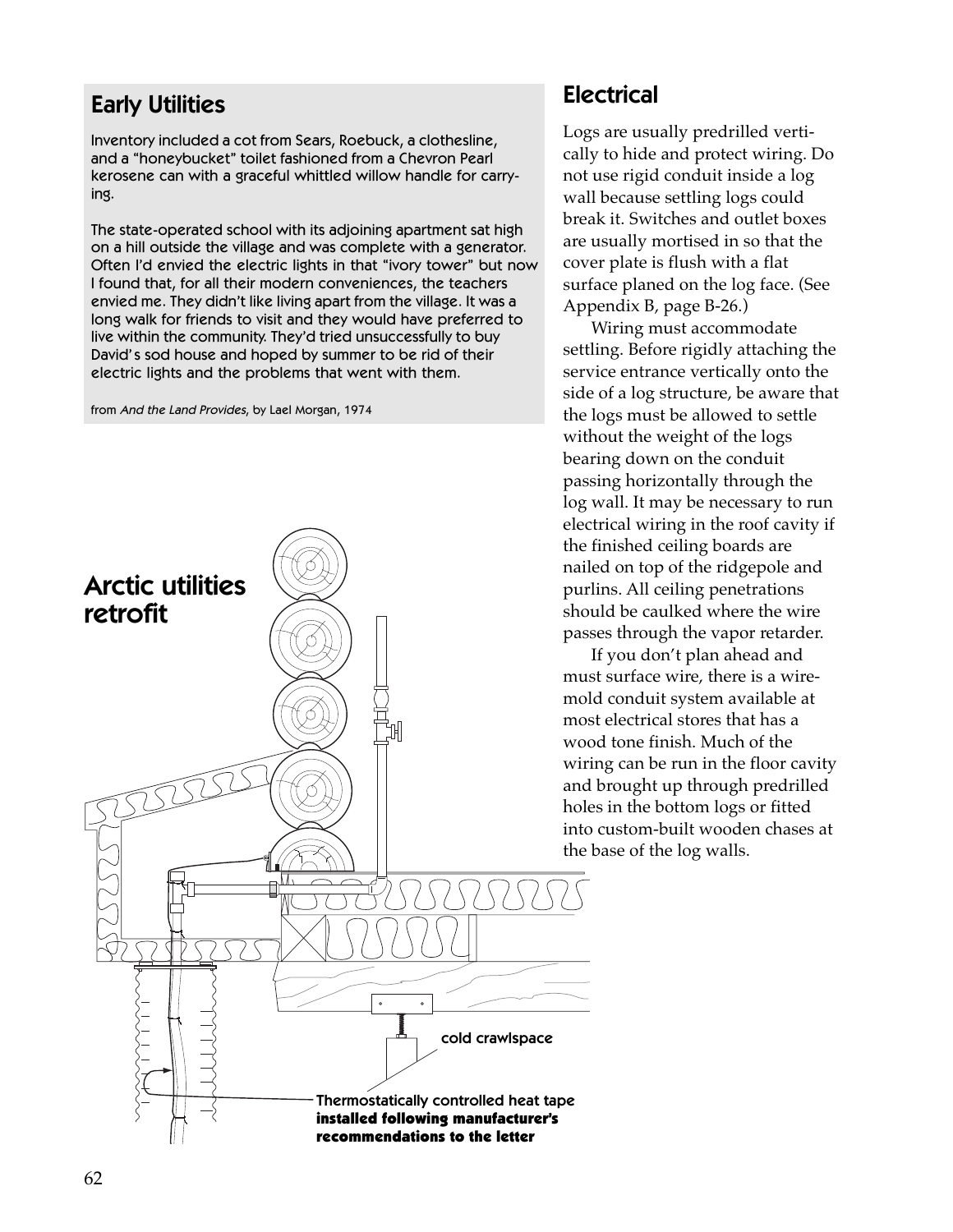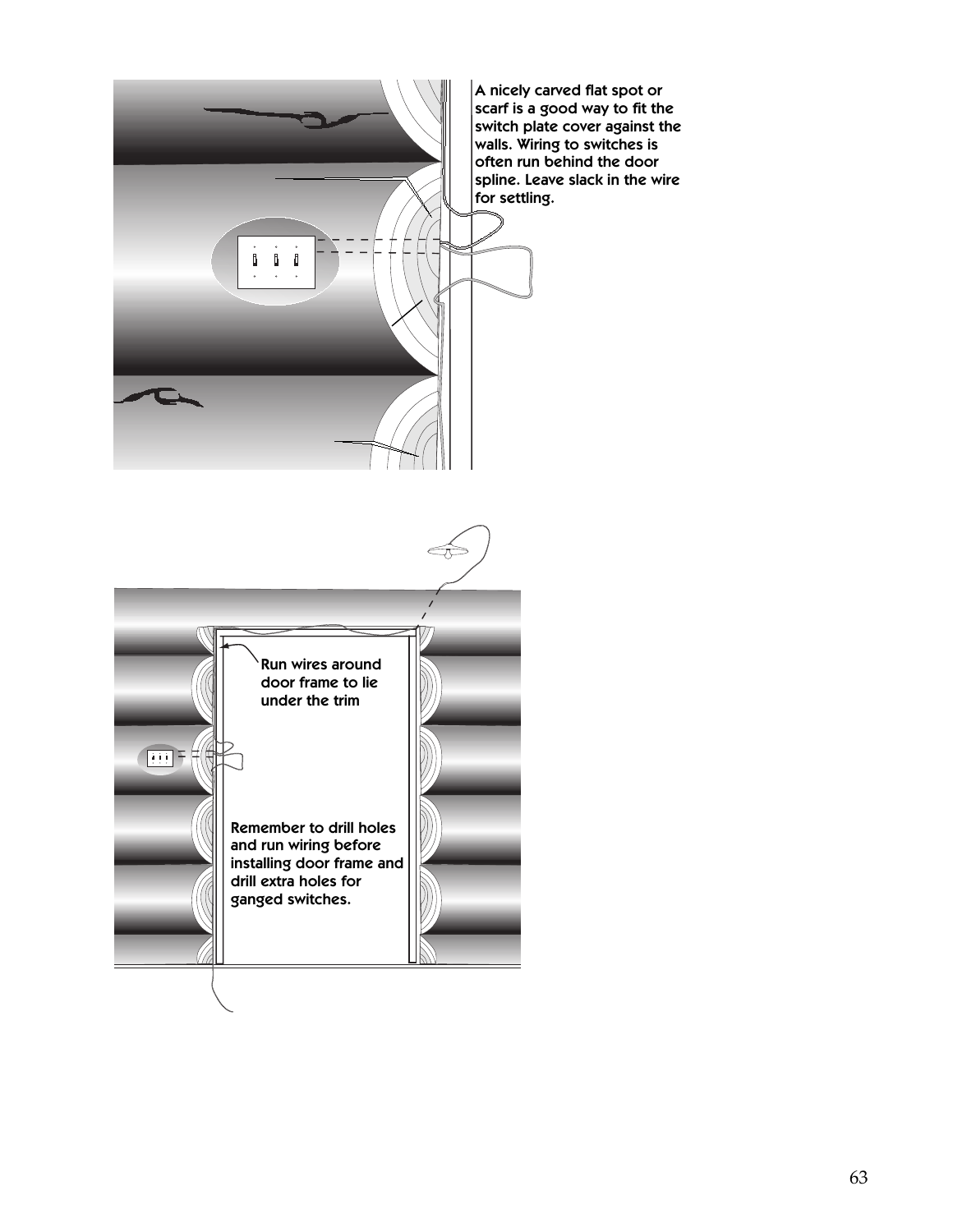